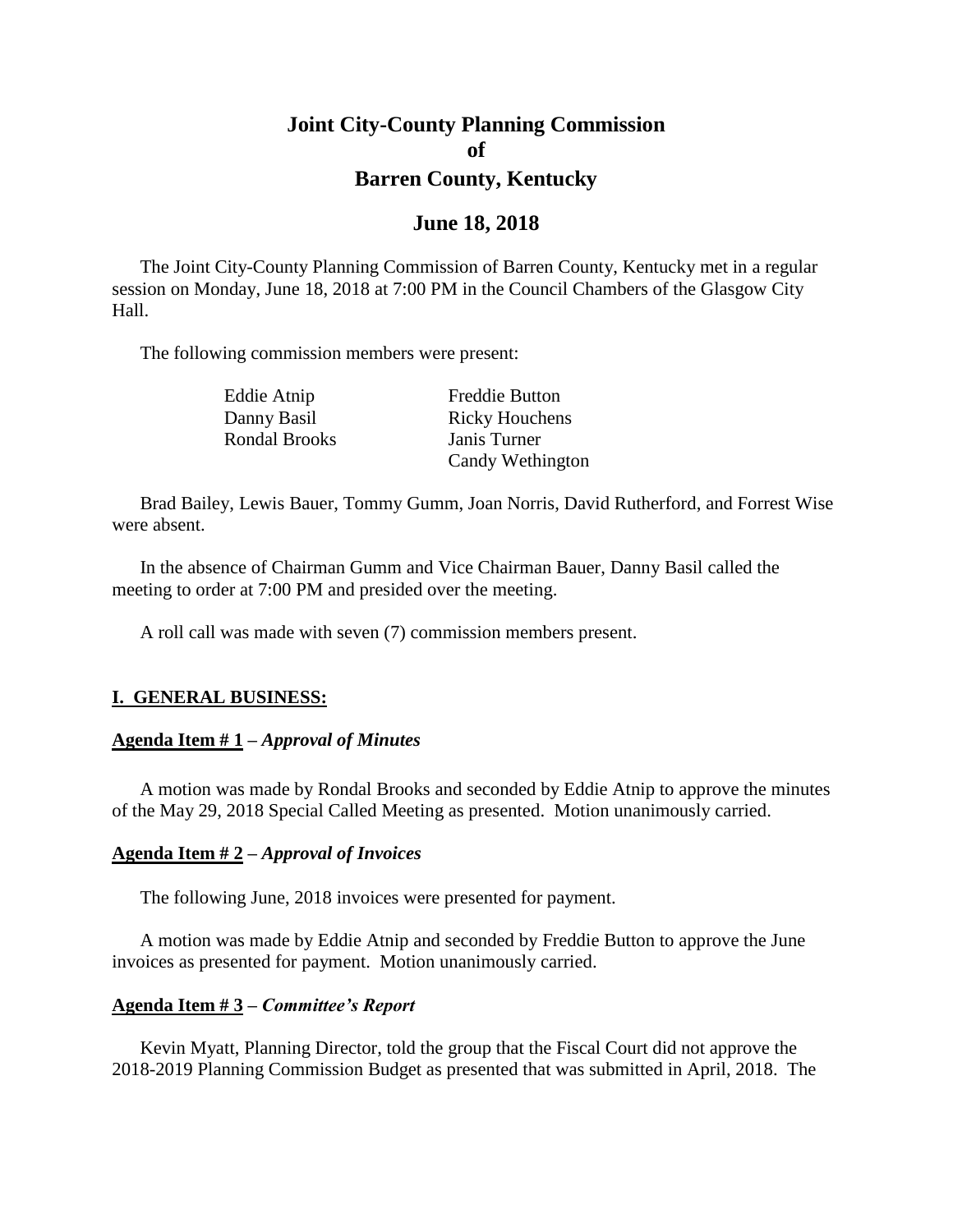Page Two June 18, 2018

insurance increase caused the non-approval of the first budget by the Fiscal Court. A revised budget showing a decrease of \$4,000.00 will be presented to the Fiscal Court.

The proposed budget which was presented in April, 2018 was based solely upon increased expenses in the form of insurance and is being denied at this point and we anticipate there will have to be an appropriation request in the future.

Mr. Myatt will have to go to the Fiscal Court in January to request additional funds in order for the Planning Commission to continue to function.

A motion was made by Rondal Brooks and seconded by Ricky Houchens to re-adopt the proposed amended budget for 2018-2019 as presented showing a \$4,000.00 decrease. Motion unanimously carried.

#### **Agenda Item # 4 –** *Treasurer's Report*

Janis Turner, Treasurer, presented the following report:

The bank balance at the end of May was \$22,953.10. Deposit in the amount of \$8,808.60 consisted of: \$3,195.00 from Barren County fees and \$5,613.60 in fees from the City of Glasgow.

#### **Agenda Item # 5 –** *Director's Report*

Kevin Myatt, Planning Director, reminded the commission members of the Continuing Education Class presented by KACO which will be held June 21, 2018 at the Cave City Convention Center. David Pike will be one of the speakers.

Mr. Myatt also told the commission the next meeting to get eight (8) hours of continuing education would be held on July 26, 2018.

#### **II. PRESENTATION:**

**1. Patrick Hoagland, ASLA with Branstetter and Carroll , Planning and Design Consultants** *– Presentation of Potential Services Offered for the JCCPC Comprehensive Plan Update of 2019*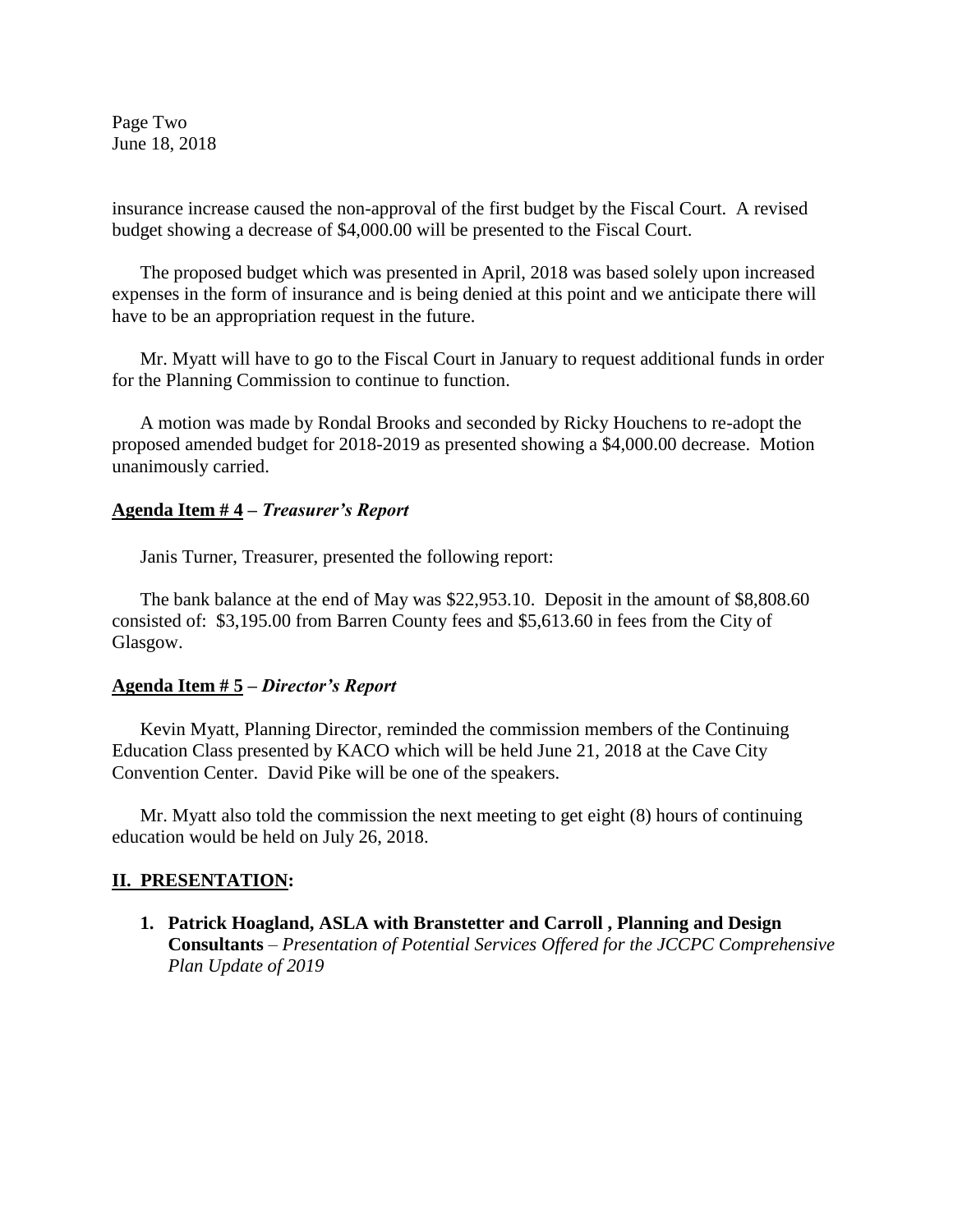Page Three June 18, 2018

### **III. PUBLIC HEARING:**

**1. 061818-01-G – Zone Change Application** *– FRCE Properties, LLC, Applicant, Smith Family Trust, Owner – B-2 (General Business District) and B-3 (Highway Service Business District)and I-1 (Light Industrial District) to B-3 (Highway Service Business District) Property located at 315 Smith Road – 4.05+/- Total Acres – Glasgow*

Chairman Danny Basil assumed the Chair.

A public hearing was conducted.

Chairman Basil reminded everyone on the Commission that any approval or denial must be in accordance with KRS 100.213.

Kevin Myatt, Planning Director, was sworn in and reported to the best of his knowledge all appropriate notices had been posted. Mr. Myatt explained the proposed Map Amendment.

Chairman Basil asked if anyone present would like to speak in favor of the proposed request.

No one present addressed the Commission.

Chairman Basil asked if anyone present would like to speak in opposition of the proposed request.

No one present addressed the Commission.

Chairman Basil closed the hearing.

A motion was made by Eddie Atnip and seconded by Janis Turner to approve the proposed Zone Change Application for FRCE Properties, LLC, Applicant, Smith Family Trust, Owner, from B-2 (General Business District) and B-3 (Highway Service Business District) and I-1 (Light Industrial District) to B-3 (Highway Service Business District) for the property located at 315 Smith Road because the proposed map amendment is in agreement with the adopted Comprehensive Plan and to have this forwarded to the Glasgow City Council. Motion unanimously carried.

**2. 061818-02-G- Zone Change Application** *– Donald and Rondal Wyatt, Applicant/ Owners – R-1 (Low Density Residential District) and B-2 (General Business District) to B-2 (General Business District) – Property located at 316 Green Acres Dr. – 0.43+/- Total Acres – Glasgow*

A public hearing was conducted.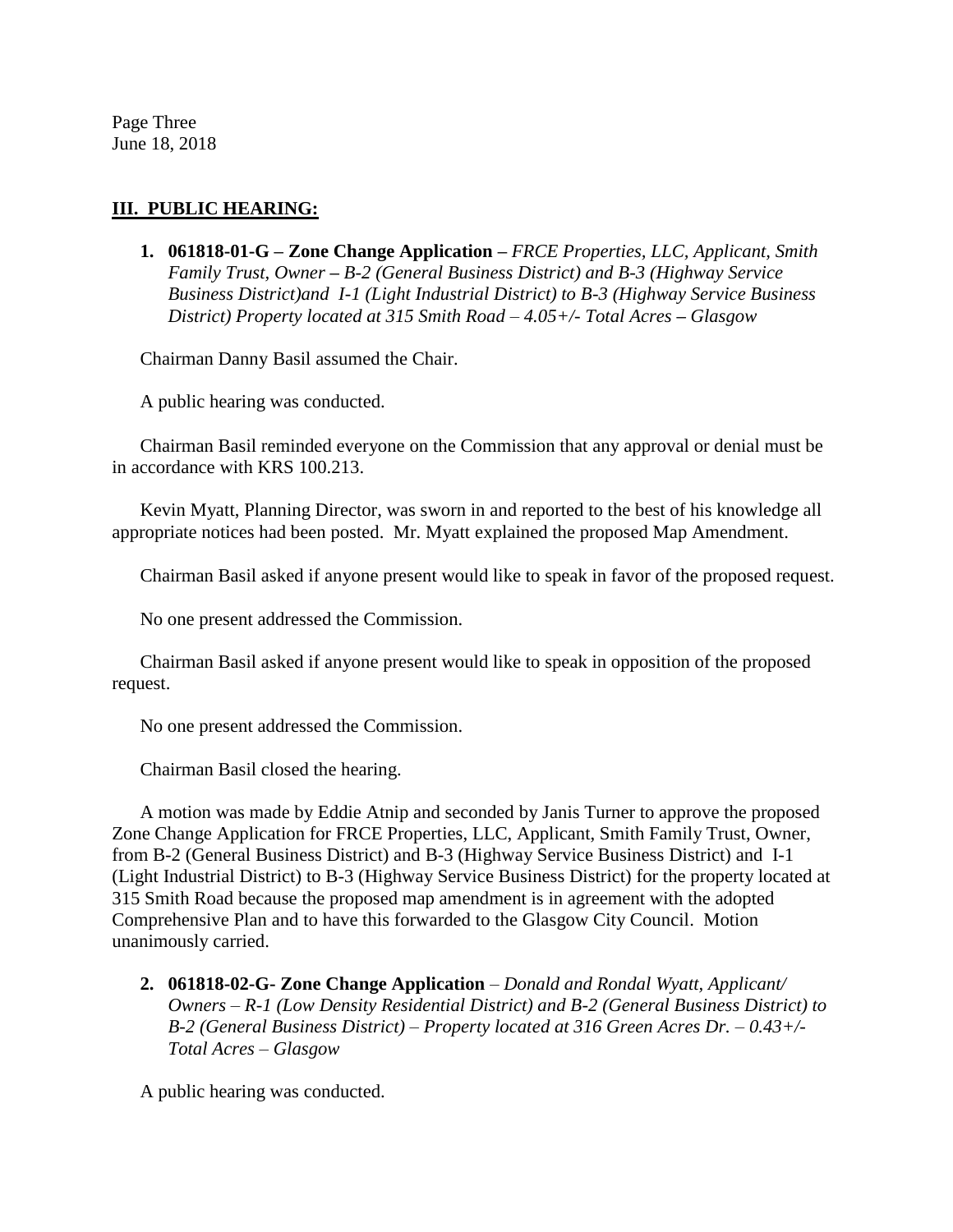Page Four June 18, 2018

Chairman Basil reminded everyone on the Commission that any approval or denial must be in accordance with KRS 100.213.

Kevin Myatt, Planning Director, was sworn in and reported to the best of his knowledge all appropriate notices had been posted. Mr. Myatt explained the proposed Map Amendment.

Chairman Basil asked if anyone present would like to speak in favor of the proposed request.

Donald Wyatt, 125 Hidden Forrest, Glasgow, KY, Co-owner of the property, spoke in favor of the zone change. He stated that said property had been in continuous use as commercial property since 1977 or 1978. There were no questions for Mr. Wyatt.

Mr. Wyatt agreed to the following Binding Elements as stipulated in 158.176 Permitted Uses and Structures of the Glasgow Zoning Ordinance:

(C) Automobile service stations and public garages for major or minor repair;

(F) Offices, studios and financial or lending institutions;

(I) Personal and business service establishments, including those with processing on the premises, such as laundry and dry cleaning plants, rug cleaning plants and printing establishments for the general public, but not for the trade;

(K) Clinics and laboratories;

(M) Single- and multiple-family dwellings; and

(Q) Any uses or structures which are customarily accessory and clearly incidental to the above permitted uses.

Chairman Basil asked if anyone present would like to speak in opposition of the proposed request.

No one present addressed the Commission.

Chairman Basil closed the hearing.

A motion was made by Eddie Atnip and seconded by Janis Turner to approve the Proposed Zone Change for Donald and Ronald Wyatt, Applicant/Owners from R-1 (Low Density Residential District) and B-2 (General Business District) to B-2 General Business because the proposed map amendment is not in agreement with the adopted Comprehensive Plan, however, the property was purchased as being split zoned and has been used for business continually and change will not affect the nature of the area nor be a safety hazard and the proposed change is more appropriate for the property. Also, as an addendum, the Applicant has designated the items that will be permitted under Section 158.176 of the Glasgow Zoning Ordinance as follows and that any change be subject to those Binding Elements of (C) Automobile service stations and public garages for major or minor repair; (F) Offices, studios and financial or lending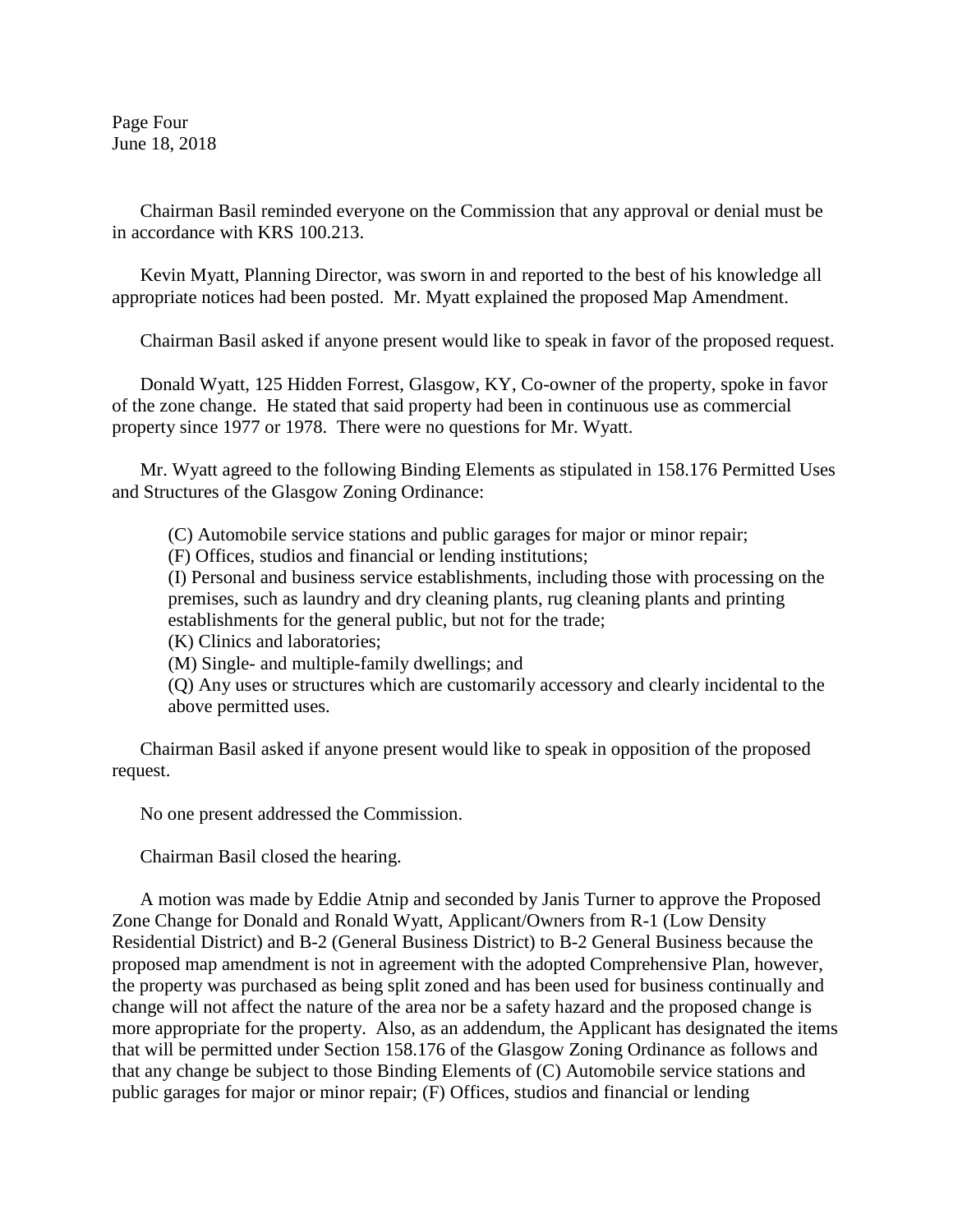Page Five June 18, 2018

institutions; (I) Personal and business service establishments, including those with processing on the premises, such as laundry and dry cleaning plants, rug cleaning plants and printing establishments for the general public, but not for the trade; (K) Clinics and laboratories; (M) Single- and multiple-family dwellings; and (Q) Any uses or structures which are customarily accessory and clearly incidental to the above permitted uses. Motion unanimously carried.

## **IV. SUBDIVISION:**

**1.** 061818-01-B – Agricultural Application for Division of Real Estate – *Ivon and Donna Coleman, Applicant/Owners – 3 Tracts – 119.816 +/- Total Acres to be reviewed, 153.60 +/- Total Acres – 3303 Millstown Road – Barren County – Plans prepared by Leftwich Land Surveying, Inc.*

The following Staff Findings and Recommendations were presented.

Staff Findings:

- 1. As indicated on the Agricultural Application (Attachment A), the proposed tract is being divided for agricultural use, as defined in KRS 100.111(2), and does not comply with the Subdivision Regulations of Barren County.
- 2. Attachment B shows the general vicinity of the proposed Agricultural Exemption. It is located along Millstown Road, a County maintained roadway.
- 3. There is a private existing sixty (60') foot perpetual non-excusive right-of-way per deed book 290, page 195 and plat book 9, page 609 (Attachment C) which connects to Millstown Road, a County maintained roadway.
- 4. Attachment D, Aerial Photo Map, shows the proposed property in relation to existing vehicular ways.
- 5. The proposed division takes place along an existing roadway, see Attachment E, Property Photos.
- 6. Attachment F is a survey showing the existence of the vehicular way and proposed tracts. The proposed division of property that is presented for the proposed Agricultural Exemption (see Proposed Plat) contains 153.60 +/- total acres total acres in four tracts with Tract 2 containing 32.18 acres, Tract 3 containing 42.48 acres and Tract 4 containing 45.156 acres.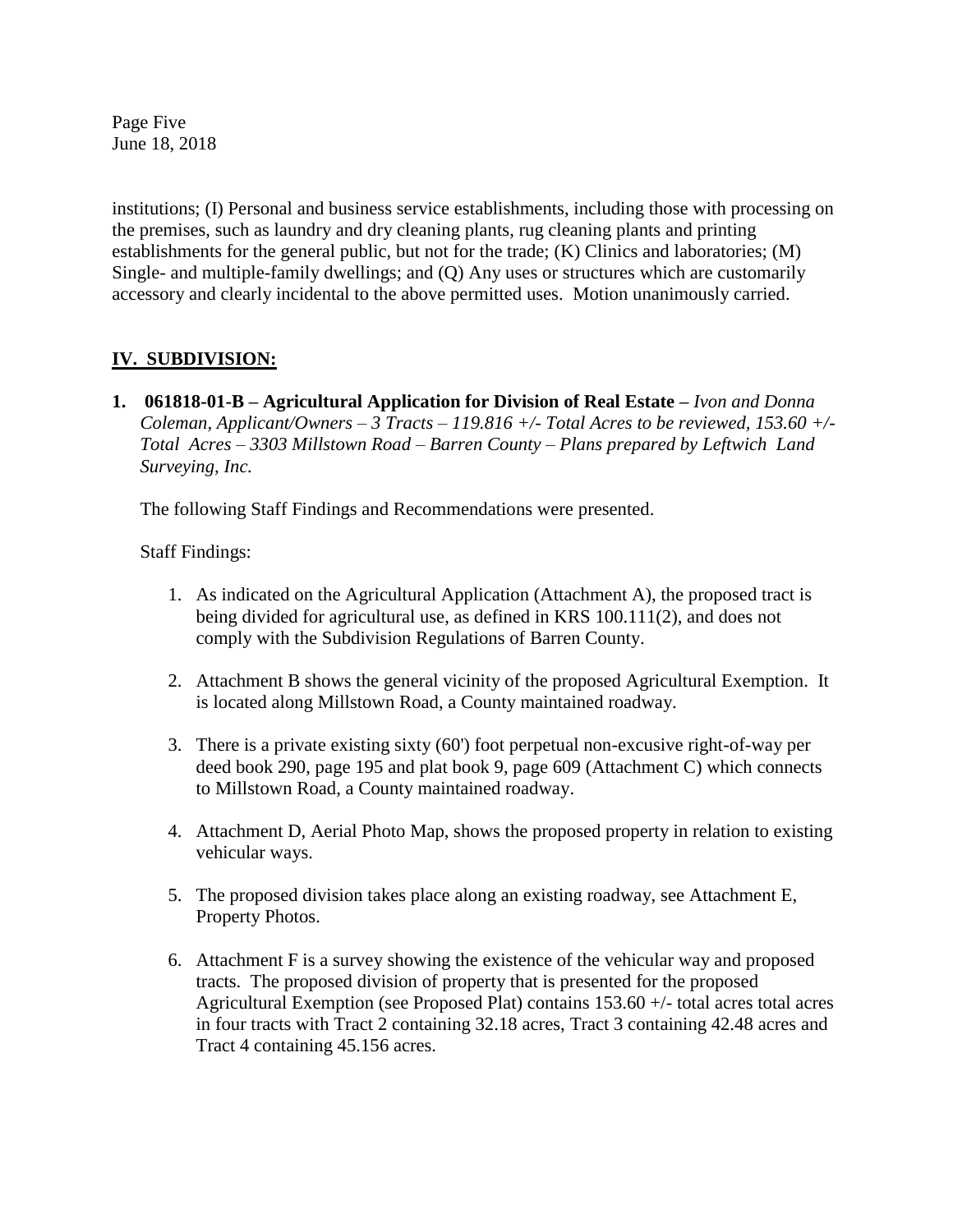Page Six June 18, 2018

- 7. KRS 100 exempts any division of a parcel of land into a tract of at least five (5) contiguous acres in size for the purpose of agricultural use, as defined in KRS 100.111(2), and not involving a new street or vehicular way, as defined in KRS 100.111(20) and (22), from the requirements of the Subdivision Regulations.
- 8. Future land use of the property is limited to agricultural use only and any further subdivision or development will be restricted until the proposed division complies with the applicable rules and regulations of the Joint City-County Planning Commission.

A motion was made by Rondal Brooks and seconded by Freddie Button to approve the application for Agriculture Division of Real for Ivon and Donna Coleman, Applicant/Owners because the proposed division does meet the minimum standards set forth in KRS Chapter 100.111(2)(20)(22); and evidence in the Application support division for Agriculture use only and is not intended for residential development. Motion unanimously carried.

**2. 061818-02-B – Agricultural Application for Division of Real Estate** *– Joe David Houchens & Trent Riddle, Applicants/Owners – 1 Tract – 72.222 +/- Total Acres – Located at the end of D. Butler Road and Three Hundred (300') feet west of the Nan Bishop Road and D. Butler Road intersection – Barren County – Plans prepared by Pride Land Surveying*

The following Staff Findings and Recommendations were presented.

Staff Findings:

- 1. As indicated on the Agricultural Application (Attachment A), the proposed tract is being divided for agricultural use, as defined in KRS 100.111(2), and does not comply with the Subdivision Regulations of Barren County.
- 2. Attachment B shows the general vicinity of the proposed Agricultural Exemption. It is located at the end of D Butler Road, a County maintained roadway.
- 3. There is a County maintained thirty (30') foot right-of-way (D Butler Road) per plat book 9, page 864 and a private roadway at the end of D Butler Road per deed book 379, page 21 and plat book 20, page 888 (Attachment C) which connects to Nan Bishop Road, a County maintained roadway.
- 4. Attachment D, Aerial Photo Map, shows the proposed property in relation to existing vehicular ways.
- 5. The proposed division takes place along an existing roadway, see Attachment E, Property Photos.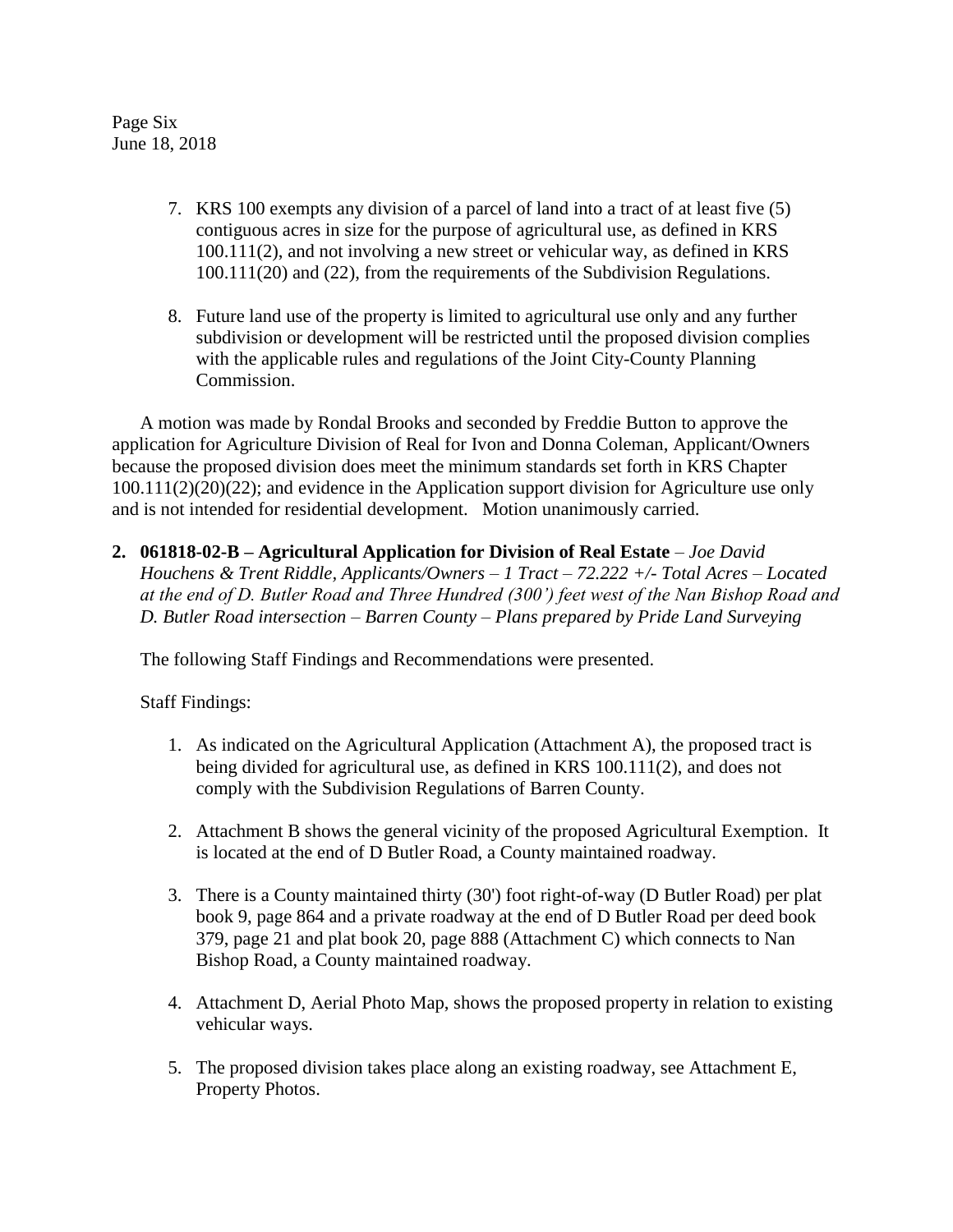Page Seven June 18, 2018

- 6. Attachment F is a survey showing the existence of the vehicular way and proposed tracts. The proposed division of property that is presented for the proposed Agricultural Exemption (see Proposed Plat) contains 153.60 +/- total acres total acres in two tracts with Tract 1 containing 77.222 acres (Under Ag Review) and Tract 2 containing 38.242 acres.
- 7. KRS 100 exempts any division of a parcel of land into a tract of at least five (5) contiguous acres in size for the purpose of agricultural use, as defined in KRS 100.111(2), and not involving a new street or vehicular way, as defined in KRS 100.111(20) and (22), from the requirements of the Subdivision Regulations.
- 8. Future land use of the property is limited to agricultural use only and any further subdivision or development will be restricted until the proposed division complies with the applicable rules and regulations of the Joint City-County Planning Commission.

A motion was made by Freddie Button and seconded by Rondal Brooks to approve the application for Agriculture Division of Real for Joe David Houchens and Trent Riddle, Applicants/Owners, because the proposed division does meet the minimum standards set forth in KRS Chapter 100.111(2)(20)(22); and evidence in the Application supports division for Agriculture use only and is not intended for residential development. Motion unanimously carried

## **IV. DEVELOPMENT PLAN:**

**1. 061818-03-G –Federal Mogul Expansion** *– Federal Mogul, Applicant/Owner – 1 Tract – 3.42 +/- Total Acres to be Reviewed, 15.92 +/- Total Acres – 20 Aberdeen Drive – Glasgow – Plans prepared by Scott and Murphy, Inc.*

The following Staff Findings and Recommendations were presented.

Staff Findings:

- 1. Currently the subject property is located within an I-1 (Light Industrial) District.
- 2. The existing tract of land contains 15.92 total acres, of which 3.42 acres will be disturbed during construction within three phases. The site slopes primarily to the north, towards Aberdeen Drive and an existing ditch line and retention area as shown on Sheet C-1.0.
- 3. As shown on Sheet C-3.0, the Applicant is proposing a new 23,865 square foot building addition, new facility entrance from Aberdeen Drive and a new employee parking area.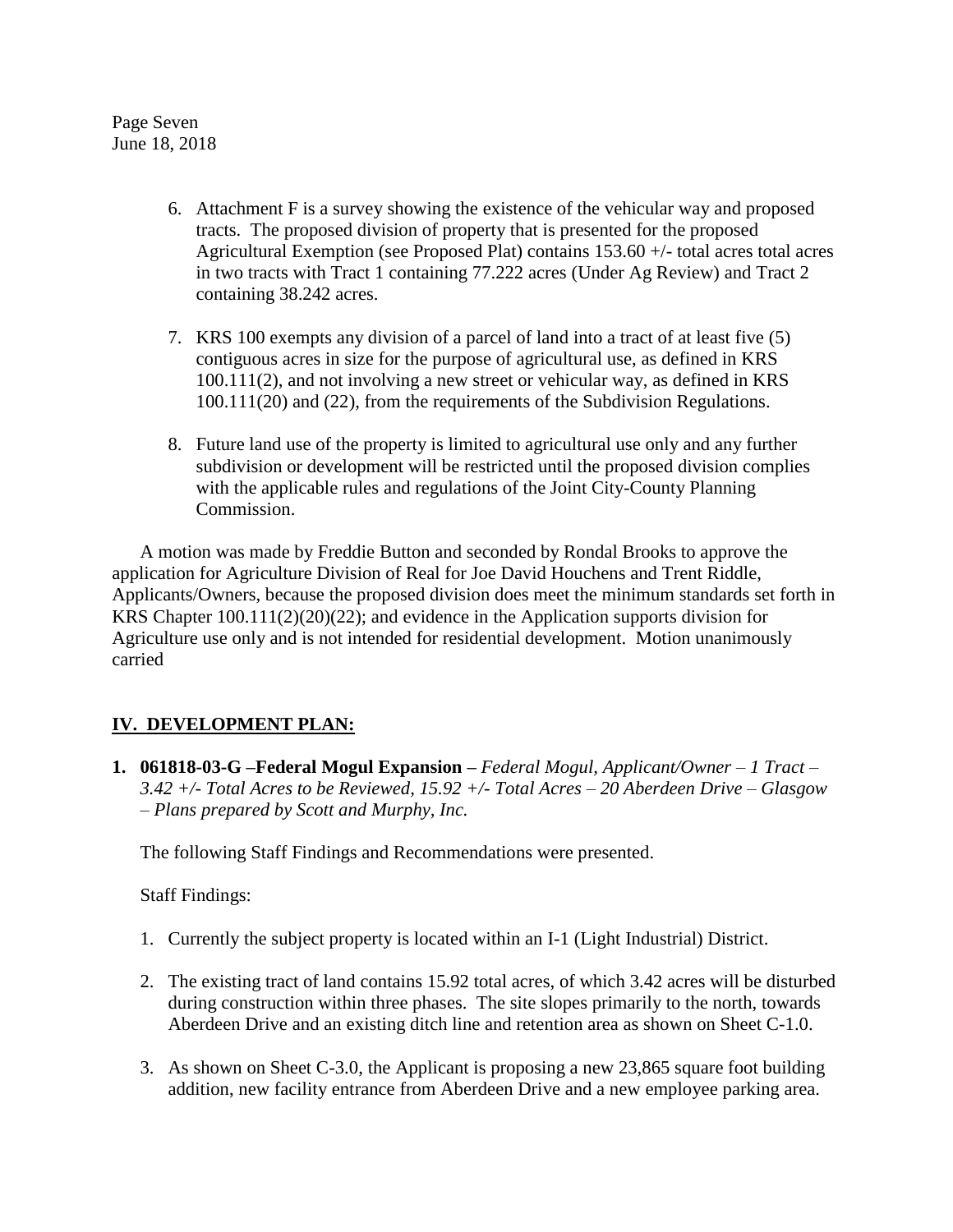Page Eight June 18, 2018

- 4. Section 158.400(6) of the Glasgow Zoning Ordinance requires an Industrial Plant/Factory to provide one (1) space for every employee at maximum shift plus one for each company vehicle. The applicant is proposing the removal of 128 spaces from the existing 213 and adding 54 spaces in the proposed new parking area bringing the proposed final total to 139 spaces of a required 90.
- 5. Sheet C-4.0 is the detailed proposed grading sheet for the development.
	- A. As shown on the plans, the majority of storm water runoff is to drain to the north side of the site towards a proposed revised retention basin via a system of proposed drop box inlets and proposed new ditch lines.
- 6. Sheets C-12.2-12.5 are the Hydraulic Calculations for the site.
- 7. A storm water maintenance agreement has been signed with the City of Glasgow Stormwater Coordinator.
- 8. Sheets C-6.0 through C-6.2 shows Erosion Control measures implemented during the site's initial, intermediate and final development phases.

Staff Recommendation:

It is the Staff's recommendation of approval of the Preliminary and Final Development Plan subject to the following conditions:

1. Adequate soil erosion and sedimentation control measures, shown on the approved plans, be implemented during and after site construction in order to reduce soil erosion and to minimize water quality impacts where the natural ground cover has been disturbed.

A motion was made by Ricky Houchens and seconded by Rondal Brooks to approve the Preliminary and Final Development Plan for Federal Mogul Expansion because the proposed development plan does meet the minimum standards set forth in Section 152 of the Glasgow Development Ordinance and subject to Staff findings and Recommendations of approval of the proposed development with conditions of adequate soil erosion controls be implemented. Motion unanimously carried.

 There being no further business to come before this meeting, upon the motion of Janis Turner, seconded by Freddie Button, and unanimously carried, the meeting adjourned at 8:20 PM.